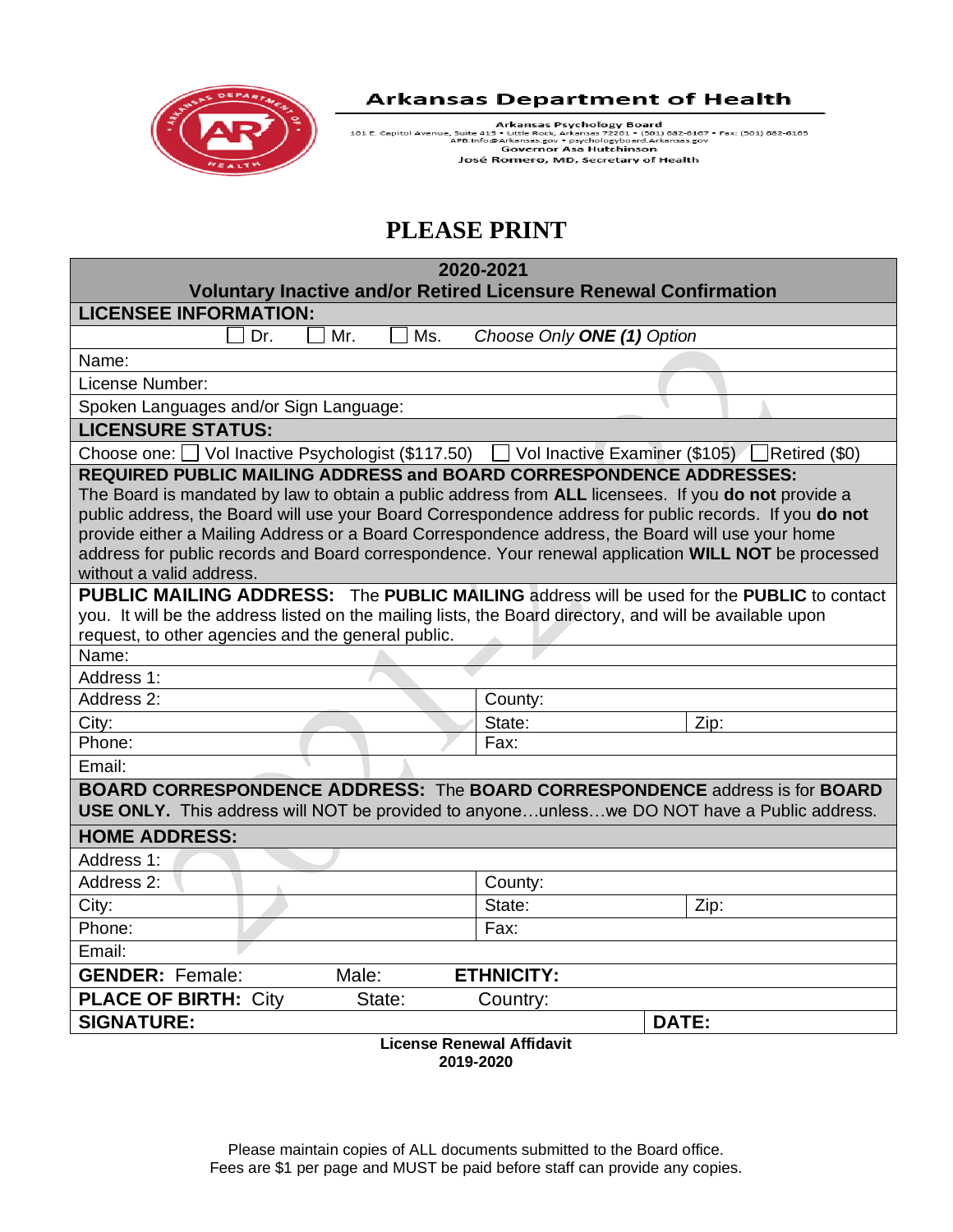

Arkansas Psychology Board<br>101 E. Capitol Avenue, Suite 415 • Little Rock, Arkansas 72201 • (501) 682-6167 • Fax: (501) 682-6165<br>APB.Info@Arkansas.gov • psychologyboard.Arkansas.gov<br>Governor Asa Hutchinson José Romero, MD, Secretary of Health

Answer the questions, below, as related to your Psychology licensure status. If" **YES**" to **ANY** questions, *you* **MUST** provide details. This questionnaire **MUST** be completed and be submitted by June 30, 2021. **\*\*\*NOTE***: Questions about surrendered, denied, suspended or revoked license relates to ethical complaints* 

| <b>Licensee Name:</b>                                                                                                                                                               |                                                                                                                                                                                                            |                                                                      |                                                                                |
|-------------------------------------------------------------------------------------------------------------------------------------------------------------------------------------|------------------------------------------------------------------------------------------------------------------------------------------------------------------------------------------------------------|----------------------------------------------------------------------|--------------------------------------------------------------------------------|
| <b>Licensee Number:</b>                                                                                                                                                             |                                                                                                                                                                                                            |                                                                      |                                                                                |
| <b>QUESTIONS</b>                                                                                                                                                                    |                                                                                                                                                                                                            | Yes/No                                                               | If "YES," you MUST Explain                                                     |
| 1. Have you ever been convicted of a felony?                                                                                                                                        |                                                                                                                                                                                                            | $\Box$ Yes $\Box$ No                                                 |                                                                                |
| and/or altered due to ANY of the following:                                                                                                                                         | 2. Have you ever had employment(s), work assignment(s), volunteer<br>posting(s), job duties, and/or job duty locations terminated, suspended,<br>Substance Abuse<br>Mental Impairment<br>Sexual Misconduct | $\Box$ Yes $\Box$ No<br>$\Box$ Yes $\Box$ No<br>$\Box$ Yes $\Box$ No |                                                                                |
| PSYCHOLOGY LICENSE: See note below**                                                                                                                                                |                                                                                                                                                                                                            |                                                                      |                                                                                |
| psychology license/certificate in ANY state/province?                                                                                                                               | 3. Have you ever had ANY disciplinary action taken against your                                                                                                                                            | $\Box$ Yes $\Box$ No                                                 |                                                                                |
| 4. Has ANY disciplinary action, limitation(s), restriction(s), or<br>rehabilitation been initiated or entered against your psychology<br>license/certificate in ANY state/province? |                                                                                                                                                                                                            | $\Box$ Yes $\Box$ No                                                 |                                                                                |
| psychological services?                                                                                                                                                             | 5. Have you ever applied for and been denied, or had suspended or<br>revoked, licensure/certification in ANY state/province as a provider of                                                               | $\Box$ Yes $\Box$ No                                                 |                                                                                |
| state/province?                                                                                                                                                                     | 6. Have you ever surrendered a psychology license/certificate in ANY                                                                                                                                       | $\Box$ Yes $\Box$ No                                                 |                                                                                |
|                                                                                                                                                                                     | 7. Have you ever applied for and been denied, or had suspended or<br>revoked, membership in ANY professional psychological association?                                                                    | □ Yes □ No                                                           |                                                                                |
| If NOT APPLICABLE, please answer "NO" to<br>Questions 8, 9, and 10. See note below***                                                                                               | PROFESSIONAL LICENSURE (excluding Psychology):                                                                                                                                                             |                                                                      | If "YES" indicate the "TYPE<br>of license, DATE, and<br><b>STATE/PROVINCE"</b> |
| 8. Has ANY disciplinary action, limitation(s), restriction(s), or<br>license/certificate in ANY state/province?                                                                     | rehabilitation been initiated or entered against ANY professional                                                                                                                                          | $\Box$ Yes $\Box$ No                                                 |                                                                                |
| or revoked in ANY state/province?                                                                                                                                                   | 9. Has a request for a professional license/certificate ever been denied                                                                                                                                   | $\Box$ Yes $\Box$ No                                                 |                                                                                |
| ANY state/province?                                                                                                                                                                 | 10. Have you ever surrendered a professional license/certificate in                                                                                                                                        | $\Box$ Yes $\Box$ No                                                 |                                                                                |

*and disciplinary actions. It excludes not renewing a license due to moving to another state.*

**\*\*NOTE:** *Professional License is a license in a field other than Psychology.*

I certify that the statements made by me in this application are true, complete, and correct to the best of my knowledge and belief, and are made in good faith.

**Licensee Signature:**\_\_\_\_\_\_\_\_\_\_\_\_\_\_\_\_\_\_\_\_\_\_\_\_\_\_\_\_\_\_\_\_\_\_\_\_\_\_\_\_\_ Date**:** \_ \_\_\_\_\_\_\_\_

Please maintain copies of ALL documents submitted to the Board office. Fees are \$1 per page and MUST be paid before staff can provide any copies.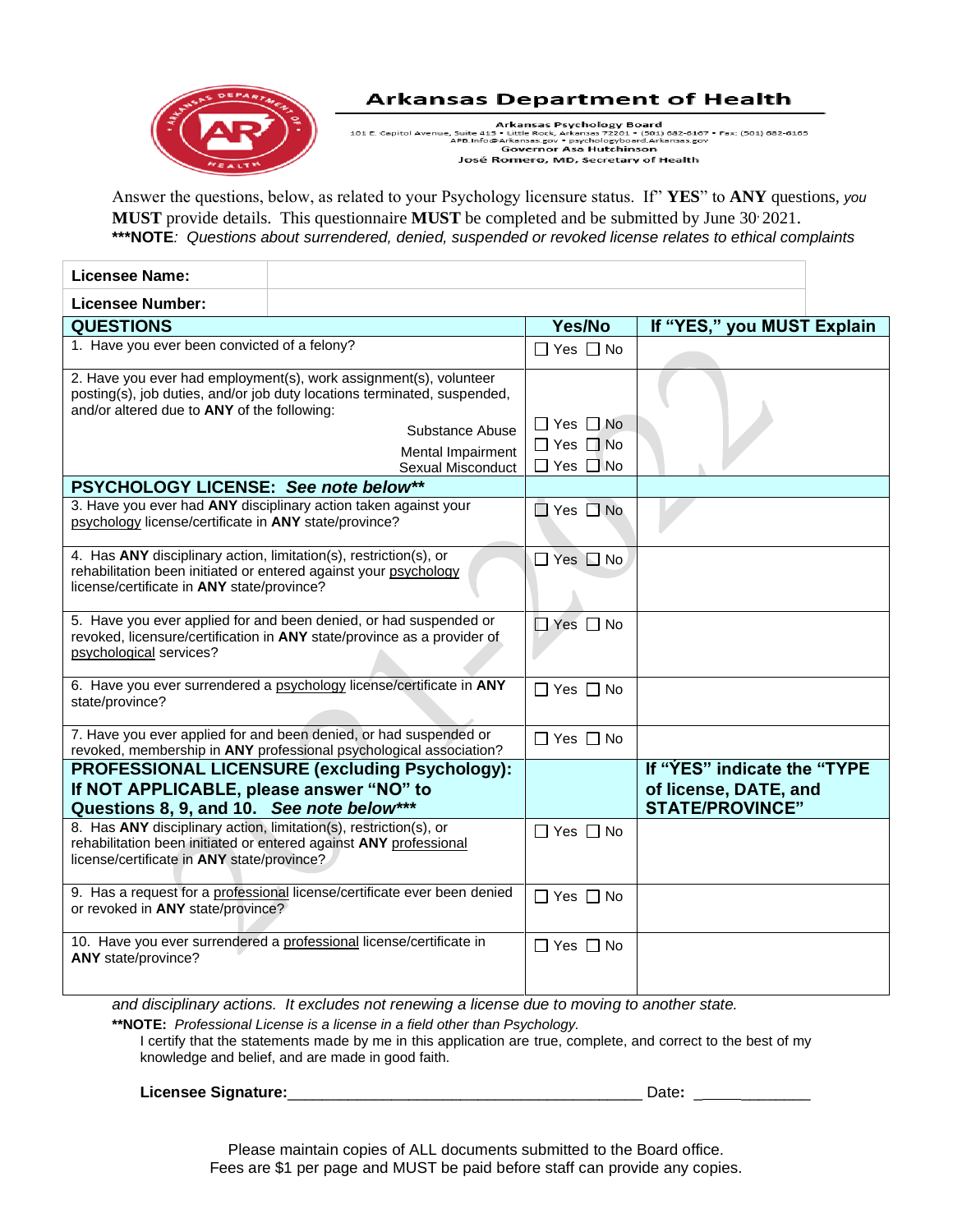

Arkansas Psychology Board Arkansas Psychology Board<br>101 E. Capitol Avenue, Suite 415 + Little Rock, Arkansas 72201 + (501) 682-6167 + Fax: (501) 682-6165<br>APB.Info@Arkansas.gov + psychologybard.Arkansas.gov<br>Governor Asa Hutchinson José Romero, MD, Secretary of Health

# **CONTINUING EDUCATION UNITS (CEUs) AND**

# **Payment Form 2021-2022—License Renewal**

Complete and submit this form **ONLY** if you are mailing **ALL** of the license renewal forms to the Board office for processing.

## **CONTINUING EDUCATION UNITS**

| YES          |
|--------------|
| YES          |
| <b>Hours</b> |
|              |

# **PAYMENT INFORMATION**

## **METHODS OF PAYMENT:**

 $\Box$  Check  $\Box$  Money Order

## **AMOUNT:**

] \$117.50 Vol Inactive Psychologist □ \$105 Vol. Inactive Examiner \$100 Late Fee \\ \ \ \ \ \ \$0 Retired